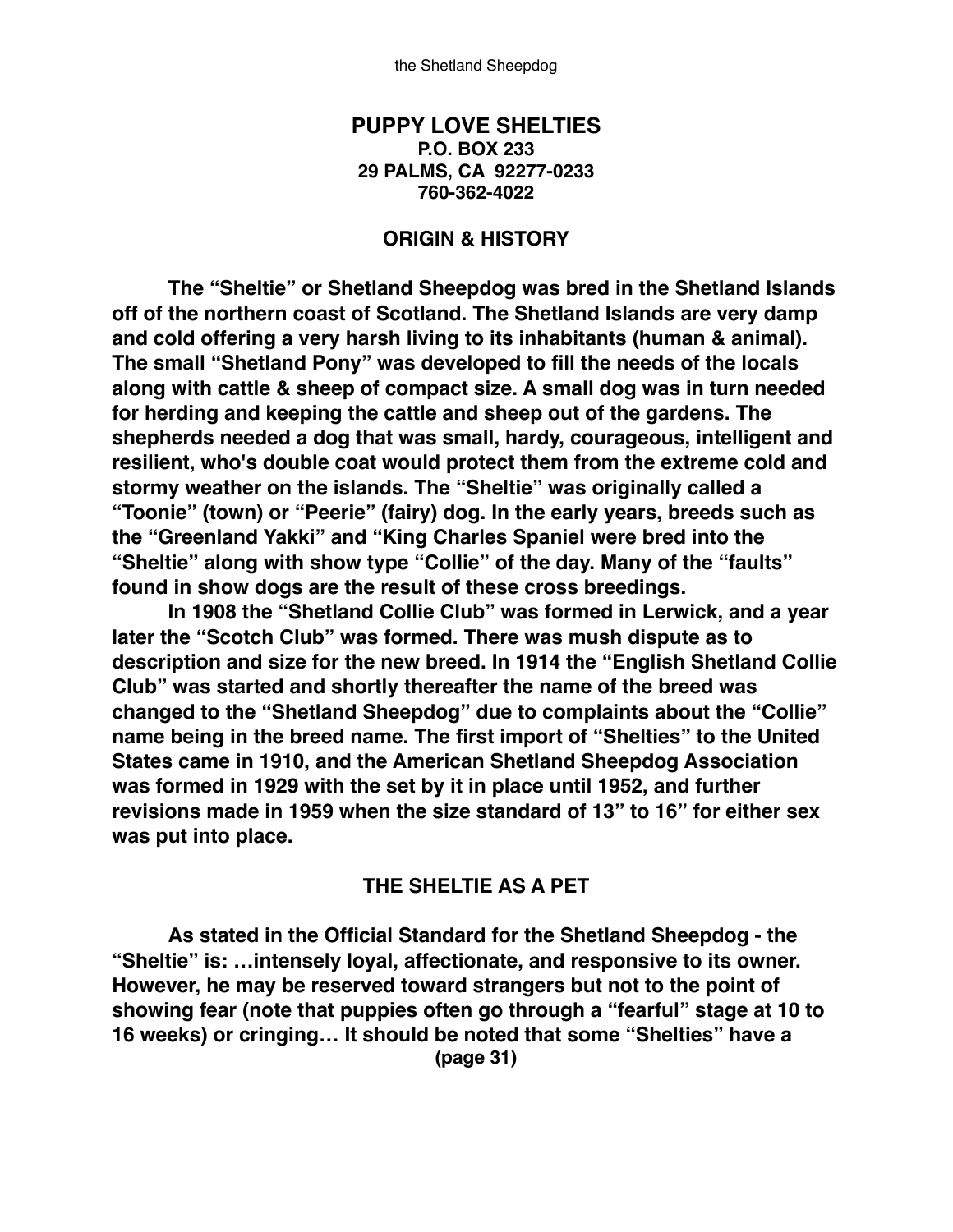**preponderance toward barking (you can have your dog "de-barked" by a veterinarian if this becomes too big a problem - most "show dogs" of this breed have been "de-barked").**

**"Shelties" do shed there long outer coat and shorter undercoats throughout the year with more shedding occurring in hot weather or after a female is weaned from a recent litter. "Shelties" do require regular brushing and as an adult a "slicker brush" should be used.**

**Your puppy will need a great deal of socialization - particularly in the first 18 months of its life. They should be exposed to new sights, sounds, smells and people both at home and away in order to boost its selfconfidence. Even a small puppy should be walked and not carried so it can experience the world from ground level.**

**"Shelties" are very adaptable to an array of living situations. They do well with many other dogs, cats and other animals, and can live in an apartment, in a home or on a farm. They do well in a single owner as well as in a family setting.**

**The "Sheltie" seems to have the ability to enrich the lives of children and senior citizens. They seem to possess an innate caring and sensitivity blended with a sense of humor. In the same vein, their high willingness to please makes them excellent companions who enjoy the gentle stroking of a loving owner.**

# **PREPARING FOR YOUR "SHELTIE"**

**There is little that compares with bringing home a new puppy! You do need to think about where your new puppy is going to sleep and eat, and where you will keep its toys and chew bones? What special area outside your home will be fenced or designated for "potty Training" and where will you be able to safely play with your puppy away from hazards and distractions. One mor thing you will need to do is find a veterinarian that you are comfortable with (don't forget you will need to get vaccinations for your puppy, one every 3 to 4 weeks until 16 weeks old).**

**It is a known fact that puppies begin to "imprint" at seven to eight weeks of age. What ever conditions and people they are exposed to at that time make a lasting impression on them. It is imperative to bring your puppy home as close to this time as possible. Puppies go through a developmental "fear" period at about 12 weeks of age, therefore, that is NOT a good time for a puppy to have the stress of going to a new home (page 32)**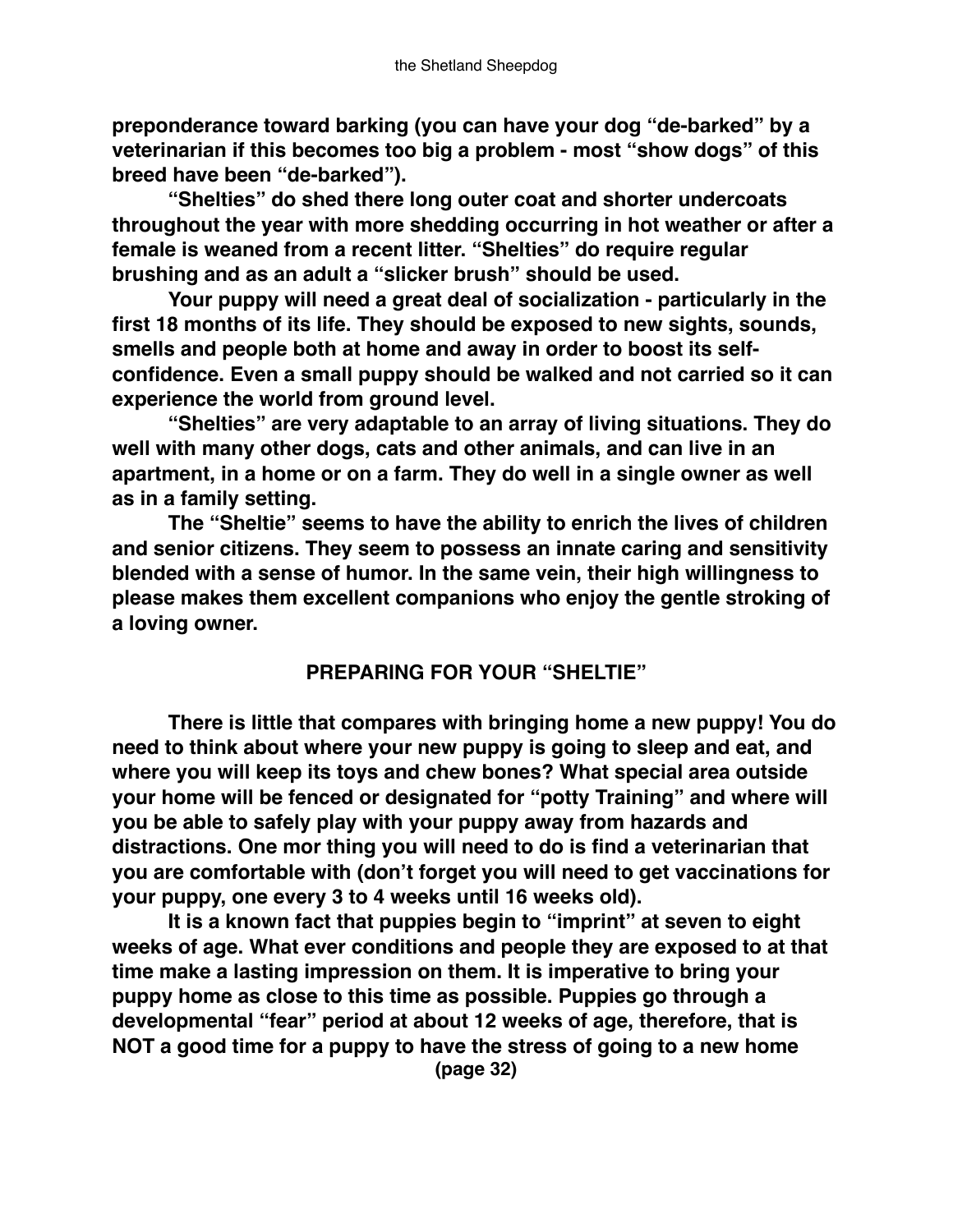**and owner. Puppies also go through a high stress period from about 4 months to 6 months of age due to teething. Not every dog experiences these changes at the same time or to the same level - but most do.**

**"Sheltie" puppies should be introduced to friends and other family members slowly and on their own terms. Times of year such as Christmas, Thanksgiving, Easter or other hectic times can be stressful on a puppy.**

**CLOSE SUPERVISION OF CHILDREN IS A MUST! THEY SHOULD ONLY BE ALLOWED TO PICK UP THE PUPPY IF THEY ARE SEATED AND SHOULD BE TOLD NOT TO DROP THE PUPPY! The puppy MUST be held securely and put down on the floor carefully. Remember that puppies tend to squirm and frequently will try to jump from high elevation - they have not yet developed any fear or sense of distance or height.**

**Play periods are VERY important and will lead the way toward establishing successful bonding and a good rapport. Quiet rest periods and naps are alsoVERY important for good health.**

**When your household quiets down for the night most puppies who are newly separated from their mother and litter mates will whine and cry for them. You might consider having your puppy sleep in its "crate" in your bedroom for 1 or 2 night. This closeness sometimes soothe, comforts and quiets a young puppy's insecurities.**

**For a normal sleeping area you should choose a quiet and out-of-the way, clean, dry and draft free area in your home. A puppy needs a place to get away from the normal household goings-on, if it chooses. DO NOT BANISH YOUR "SHELTIE" TO A BASEMENT, GARAGE OR BACKYARD as they do not do well if they are not part of the family's daily social structure. In the beginning it is NOT a good idea to use a "wicker" basket or bed for your puppy as it will chew on the wicker and could swallow a splinter. Ideally the VERY BEST BED IS A DOG CRATE along with a blanket, towel or pillow! Keeping your puppy in a crate also helps dramatically in housebreaking as a dog instinctively prefers not to soil its bedding. Also if you are going to travel by car with your puppy, a crate gives it some safety along the lines of a seat belt for humans.**

### **FEEDING**

**"Shelties", as most breeds of dogs, thrive on structure and routine. Feeding at regular times daily is a must. This routine, coupled with "crate training" is one of the biggest aids in housebreaking. Food and water dishes (like its bed) should be in an accessible yet out-of-the-way location. (page 33)**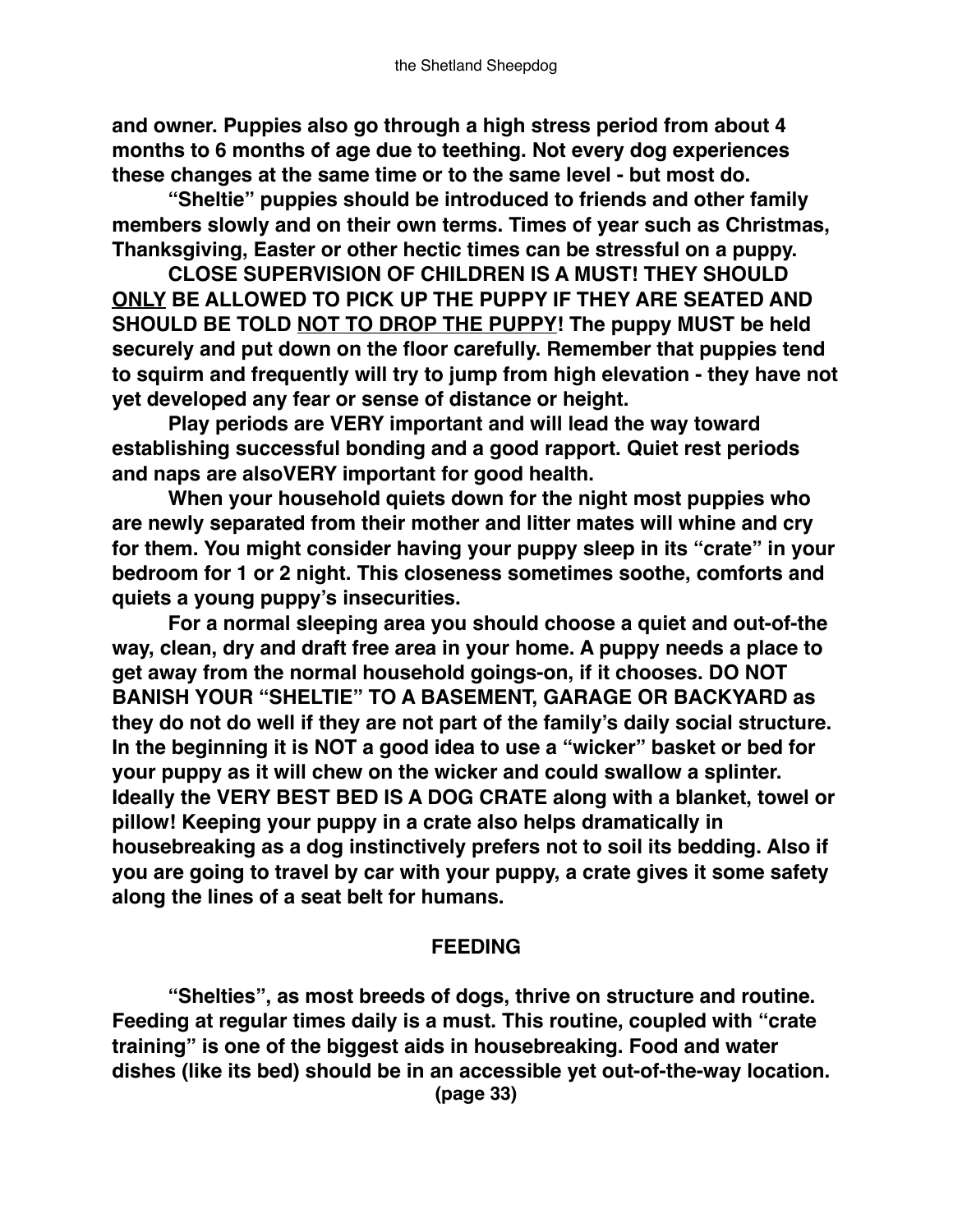**When your puppy is brought home (normally between 6 and 10 weeks of age), it should be kept on the same food it was weaned on to. If you choose to change its diet you should do so gradually, introducing the new food into the present food while decreasing the original food over a 1 to 2 week period. Any sudden change will cause stress on the puppy's digestive system with the results being the possibility of vomiting, gastritis, and DIARRHEA! A good way to slow down diarrhea in a puppy is to give it a tablespoon of "cottage cheese", two or three times a day until the diarrhea slows down. You can also give an eyedropper full of "Pepto-Bismol" or "Kaopectate" that has been diluted, 2 or 3 times a day. If the diarrhea persists - SEE YOUR VETERINARIAN!**

**Puppies (and adults) should eat "hard" kibble type dog food. Nutritionally it is better for them and it is FAR BETTER FOR THEIR TEETH! Eating the hard food helps loosen the "baby" or "milk" teeth, exercise the gums, and speed up the tooth shedding process in puppies (note - you will probably not find any of the "milk" or "Baby" teeth as they normally get swallowed and go through the digestive system). The following is a GENERAL feeding schedule that you may want to use (check with your vet for his recommendations):**

|                     | <b>FEEDING SCHEDULE</b> |             |             |  |
|---------------------|-------------------------|-------------|-------------|--|
| <b>AGE</b>          | 7am                     | <b>Noon</b> | 5pm to 10pm |  |
| weaning to 3 months | $\star$                 | $\star$     | $\star$     |  |
| 3 to 6 months       | $\star$                 | $\star$     | $\star$     |  |
| 6 months and over   | $\star$                 |             | $\star$     |  |

**Don't overfeed. Obesity is a health hazard. DON'T EVER FEED TABLE SCRAPS. It teaches bad behavior and the scraps do not have what the dog needs in the way of nutrition! NEVER GIVE YOUR DOG POULTRY or PORK BONES as they splinter and can cause throat or intestinal damage!**

# **RIDES IN THE CAR**

**Puppies should be given frequent SHORT car rides to get used to the motion and noise of travel. Some dogs adjust to car travel right away some never do. You can check with your veterinarian about medication for nausea for your pet.**